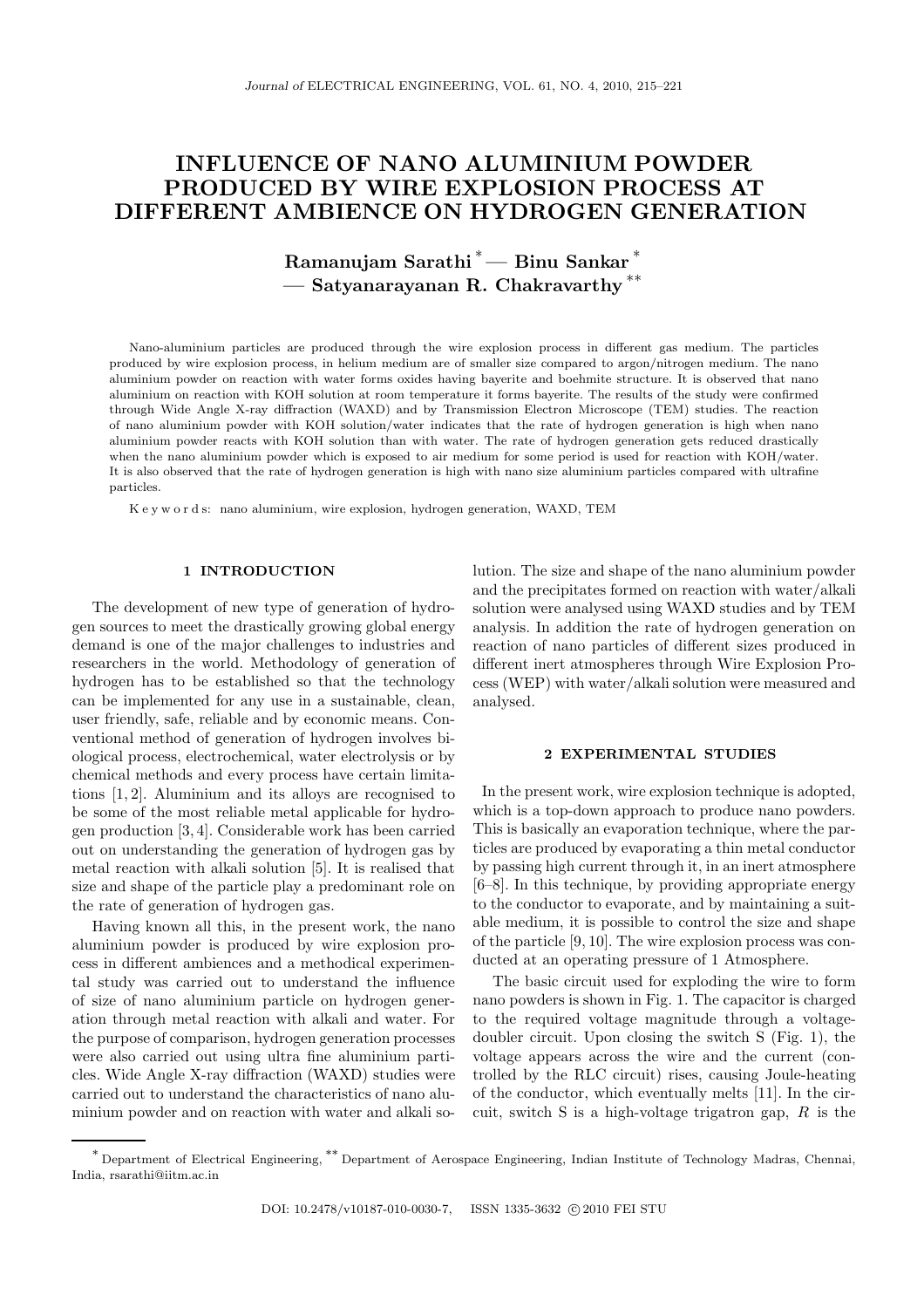

Fig. 1. Basic circuit in the wire explosion experimental set-up

Intensity (arb. units)



Fig. 2. Typical XRD analysis of (a) nano aluminium produced by WEP in Helium ambience (b) on reaction with water (PH= 7)  $(c)$  0.5 M KOH (PH=12) (d) 0.5 M KOH solution maintained at  $50^{\circ}$ C

Table 1. Summary of Experimental Details

| Capacitance                       | $3 \mu F$                  |
|-----------------------------------|----------------------------|
| Charging Voltage                  | $25\,\mathrm{kV}$          |
| Material                          | Aluminium                  |
| Wire diameter $0.5 \,\mathrm{mm}$ |                            |
| Length of the wire 150 mm         |                            |
| Ambience                          | Argon, Helium and Nitrogen |

exploding wire resistance, and  $L$  is the contribution by the internal inductance of the capacitor and the lead inductance and forms RLC circuit [12]. The dimension of the exploding wire used in the present study, values of the capacitances and the charging voltage, the different ambience used during wire explosion are provided in Table 1. In the present study, the nano aluminium particles have been produced in helium, argon and nitrogen ambiences. The wire explosion was conducted at 1 atmospheric pressure.

In the present study, nano aluminium powders were produced by wire explosion process and its reactions were studied in water and alkali medium viz. neutral medium with PH value of 7 and base medium with PH value of 12 (by 0.5M KOH). A 25 mg of nano aluminium powder mixed with 5 ml of alkali base/neutral medium and the evolved gas was connected to a calibrated manometer to measure the quantity of hydrogen evolved in the process. The measurements were carried out until the process is complete. To understand the impact of size of aluminium particle on generation of hydrogen, commercially available micron size aluminium powder was added to the alkaline solution and the rate of hydrogen generation were also measured.

The chemical reaction governing the reaction of nano aluminium [13] with alkaline solution and pure water are given as

$$
2\text{Al} + 2\text{KOH} + 6\text{H}_2\text{O} \rightarrow 2\text{Al}(\text{OH})_3 + 2\text{KOH} + 3\text{H}_2 \uparrow,
$$
<sup>(1)</sup>

$$
2\text{Al} + 6\text{H}_3\text{O} \rightarrow 2\text{Al}(\text{OH})_3 + 3\text{H}_2 \uparrow, \tag{2}
$$

$$
Al(OH)_3 \to AlOOH + H_2O. \tag{3}
$$

The number of moles of hydrogen liberated due to reaction of aluminium powder with alkali base/ water can be calculated as follows.

The number of moles of evolved hydrogen  $nH_2(t)$  liberated in the reaction process could be calculated using the ideal gas law. At the instant of start of reaction at time  $t = 0$ , the ideal gas law equation could be written as

$$
P_0 V_0 = n_{\text{air}} RT \tag{4}
$$

where  $P_0 = P_{\text{atm}}$  and  $V_0 = (100 \pm 20)$  ml is the volume of the air in the reactor-flask system,  $R$  is gas constant and T is the temperature in degree Kelvin.

On generation of gaseous hydrogen the fundamental gas equation can be written as

$$
P(t)V(t) = (n_{\text{air}} + n\text{H}_2(t))RT
$$
\n(5)

where  $V(t)$  is given by the sum of the initial volume of air  $(V_0)$  and the volume of water displaced due to liberated hydrogen  $(v(t))$ .

Combining equations 4 and 5 the number of moles of hydrogen evolved could be estimated as

$$
nH_2(t) = \frac{P(t)V(t)}{RT} - \frac{P_0V_0}{RT}.
$$
 (6)

The rate of hydrogen generation is more important in this process. This could be calculated as a function of the controlled variables as

$$
\%\text{Yield H}_2 = \frac{n\text{H}_2(t)}{n\text{H}_2\text{O}} \times 100\tag{7}
$$

where  $n_{2}O$  is the number of moles of water added, and

$$
Rate H_2 = \frac{dv(t)}{dt}.
$$
 (8)

Rate  $H_2$  is the rate of evolved hydrogen in millilitres per minute and grams of aluminium.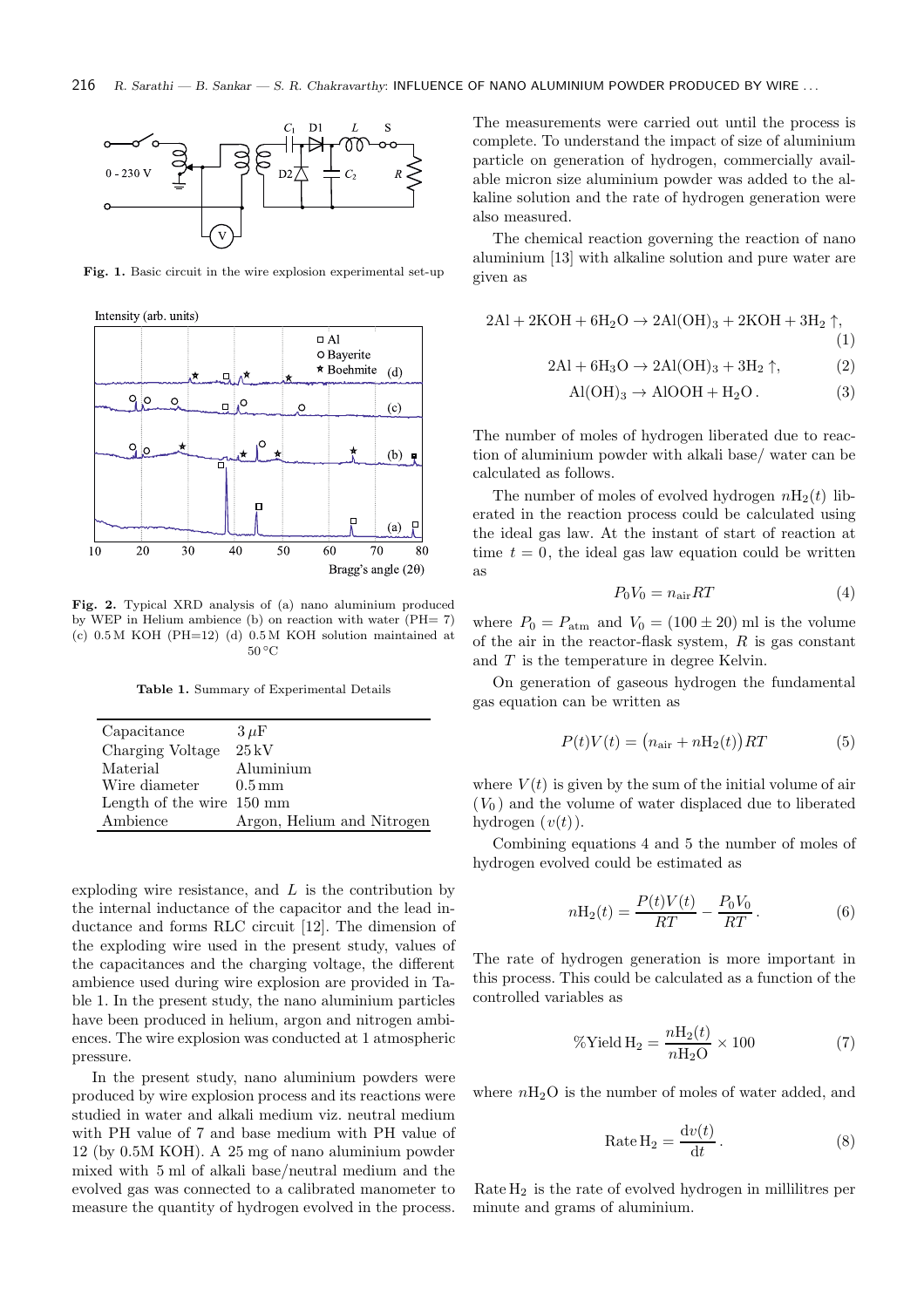

Fig. 3. TEM images of nano aluminium particles obtained in different ambiences (a) argon (b) helium (c) nitrogen



Fig. 4. Typical TEM pattern of bayerite formed when nano aluminium generated in different ambience reacts with 0.5 M KOH (a) helium (b) argon (c) nitrogen

Table 2. Median diameter and standard deviation

| Medium   | Median<br>diameter<br>$(D_{50}, \text{nm})$ | Geometric<br>Standard<br>deviation( $\sigma_a$ ) |
|----------|---------------------------------------------|--------------------------------------------------|
| Helium   | 33.1                                        | 1.93                                             |
| Argon    | 41.0                                        | 1.65                                             |
| Nitrogen | 33.7                                        | 18                                               |

### Physico-chemical diagnostic study

Wide angle X-ray diffraction (WAXD) measurements were done using Phillips X-ray diffractometer. A scan rate of  $2°/\text{min}$  at 2000 cycles using Cu K $\alpha$  radiation of wavelength  $1.5426 \text{ Å}$  was applied. A radial scan of diffraction angle  $(2\theta)$  vs intensity was obtained with an accuracy of  $\pm 0.25^{\circ}$  at the location of the peak. The shape and size measurements of the particles were carried out through transmission electron microscopy (TEM) studies (CM-12 Scanning transmission electron microscopy). The particle size was evaluated based on the TEM bright field images. The number of analyzed particle for each synthesis was around 500.

## 3 RESULTS AND DISCUSSION

Figure 2 shows the WAXD spectra of the nanoaluminium powder formed by the wire explosion process in helium ambience and on its reaction with alkaline base and neutral medium. It is realized that the nano aluminium powder obtained in helium ambience have peaks at  $38.5^{\circ}$ ,  $44.7^{\circ}$ ,  $65.1^{\circ}$  and  $78.2^{\circ}$ , which are the characteristic peaks that occur in the XRD pattern of the aluminium powder[14] and has not reflected the peaks of any oxides (Fig. 2a). In the present study, the hydrogen gas was generated through the reaction of nano aluminium with KOH/water solution. The precipitates formed in the reaction were analysed. The reaction of the nano aluminium with water formed precipitates were analysed through WAXD studies, which indicates the formation of oxides having structure of bayerite and boehmite (Fig. 2b) [15]. The nano aluminium powder on its reaction with 0.5 M KOH yields hydrogen gas and the precipitates of oxides having bayerite as the main phase (Fig. 2c).Similar reaction of nano aluminium with  $0.5$  M KOH maintained at  $50^{\circ}$ C, the end product shows formation of oxides having both bayerite and boehmite structure.

Figure 3 shows the TEM structure of the nanoaluminium powder formed by the wire explosion process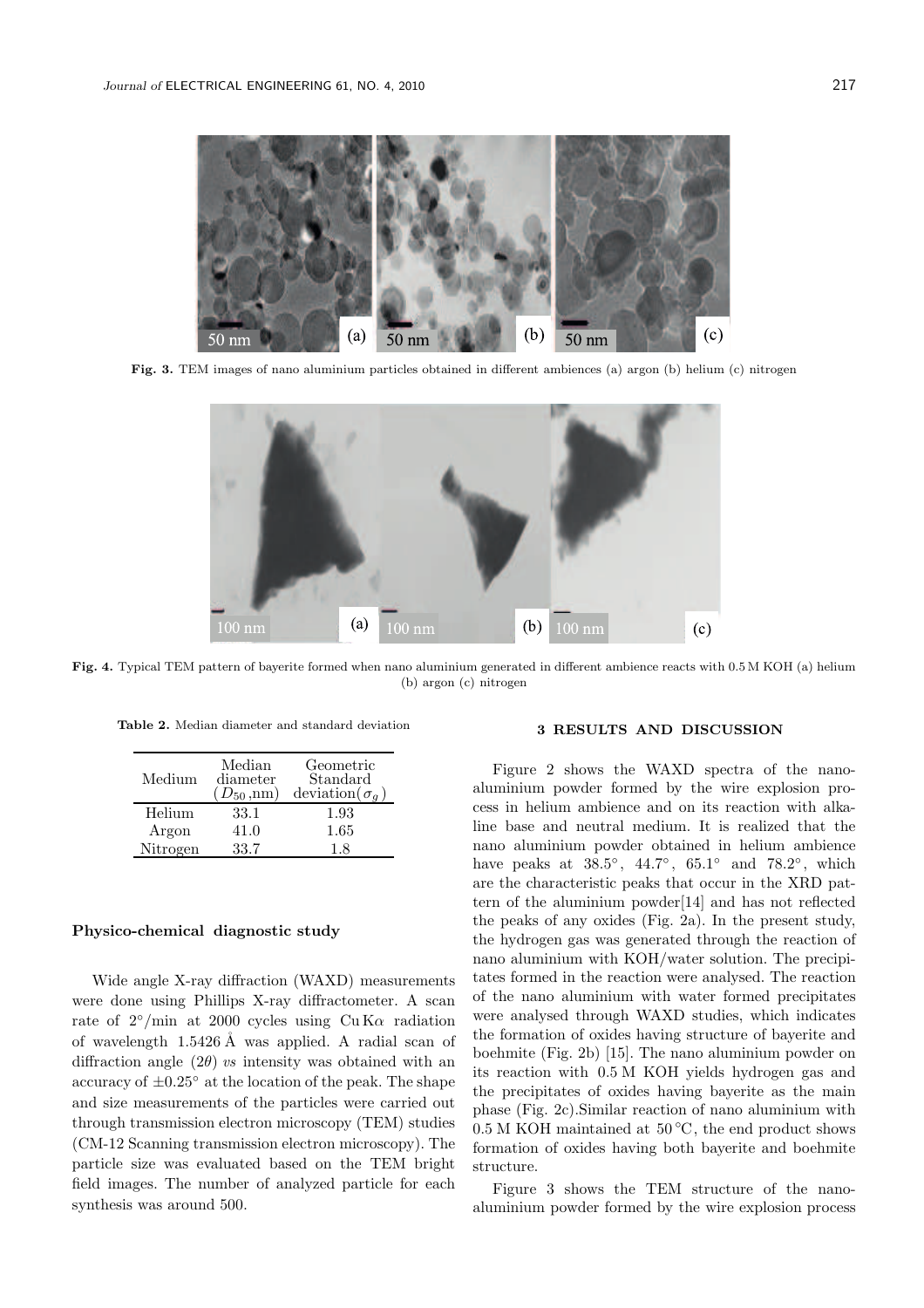

 $100 \text{ nm}$  $(d)$  $(e)$  $(f)$ 

Fig. 5. Typical TEM pattern of boehmite: (a) helium (b) argon (c) nitrogen, and bayerite: (d) helium (e) argon (f) nitrogen formed due to reaction of nano aluminium powder produced in different ambience with water



Fig. 6. Rate of reaction of micron and nano sized aluminium powder with 0.5 M KOH

in helium, argon and nitrogen medium. It is observed that the aluminium particles produced (in argon and helium ambience) through wire explosion process is spherical in shape. The particle size lies in the range of a few nm up to ∼ 100 nm. It is observed that the particle size measurement follows the log-normal distribution [16, 17]. The geometric mean and standard deviation of the particles were calculated adopting log-normal studies and are provided in Table 2.

The particles produced in different atmospheres on its reaction with alkali base /water generates hydrogen and produces hydroxides as the reactions explained through equations 2 and 3. (bayerite and boehmite structures). When the nano aluminium particles react with 0.5 M KOH alkaline solution triangular shaped structures

Rate of reaction (ml/min/gm) 800 700 600 500 400 300  $200$ 100  $\overline{200}$  $\overline{400}$ 600 800  $\overline{12}00$ 1000  $Time(s)$ 

Fig. 7. Rate of reaction when nano aluminium reacted with different molarity of KOH (a) 0.1 M (b) 0.2 M (c) 0.3 M (d) 0.4 M and (e) 0.5 M

were formed which is the characteristic shape of bayerite. This is more predominant when nano aluminium powder reacts with alkali solution (Fig. 4). The TEM picture of nano aluminium powder on reaction with water indicates the presence of fibrillar structure (Fig. 5a,b,c which are boehmite structures) with few triangular typed structures (bayerite) (Fig. 5d,e,f).The structural analysis of the compound confirms the results obtained through WAXD studies.

Figure 6 shows the variation in rate of generation of hydrogen on reaction of micron sized and nano sized aluminium particles produced in helium ambience with 0.5 M KOH solution. It is observed that the reaction rate is high with nano aluminium powder compared with micron sized aluminium powder. This variation in the rate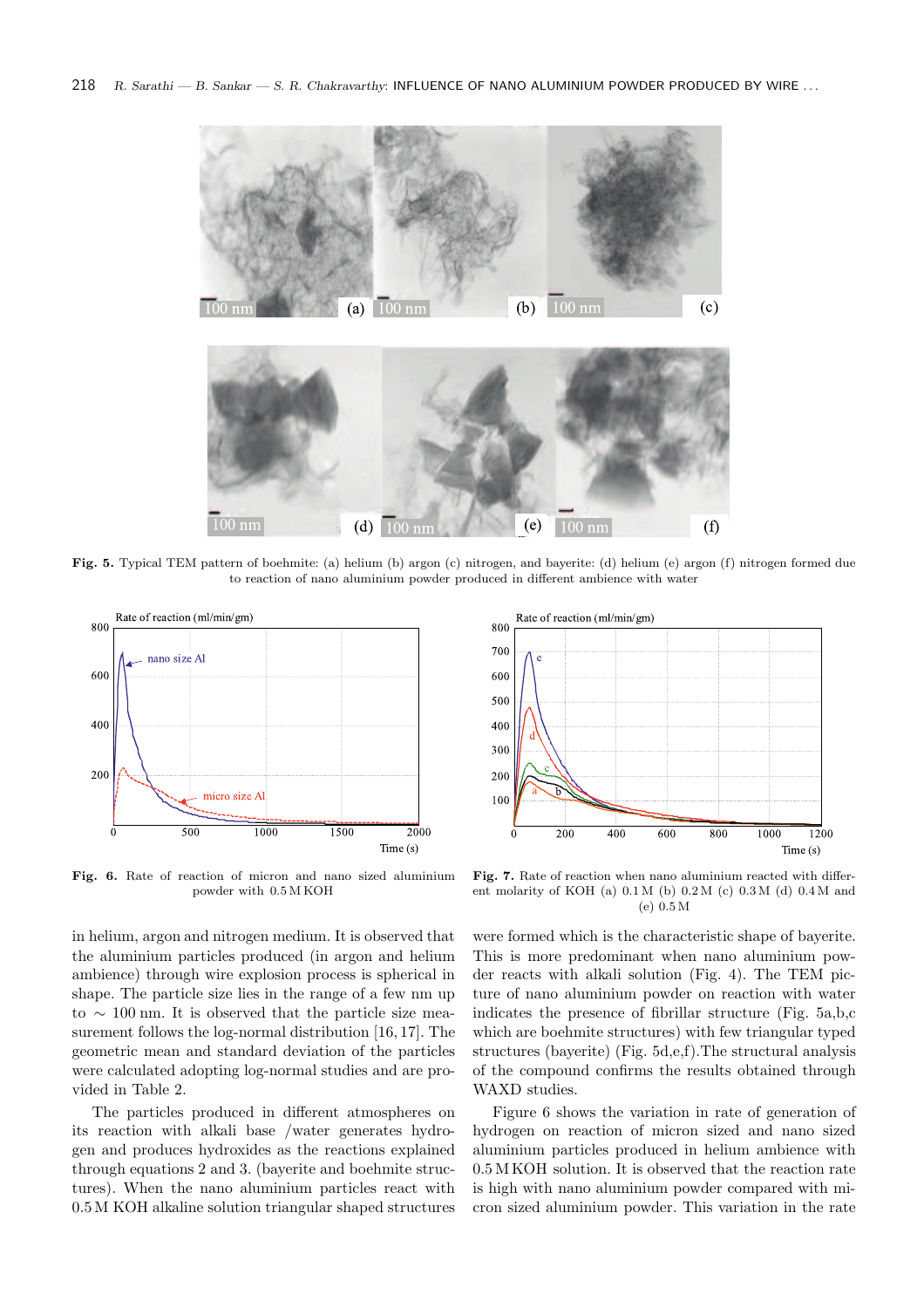

Fig. 8. Rate of reaction of nano aluminium particles produced in different ambience reacts with (a) 0.5 M KOH (b) water solution (c) water preheated to  $70^{\circ}$ C

of reaction is due to the improved reactivity with the produced nano powders where surface area is high as compared to the commercial grade micron size aluminium powder. Ivanov  $et\ al$ , concluded that to facilitate continuous hydrogen generation, the metal particles of small size with high surface area are favourable [18].

Figure 7 shows the variation in rate of generation of hydrogen on reaction of nano aluminium powder generated in helium atmosphere with different molarity of potassium hydroxide solution. It is observed that the rate of reaction is high with increase in molarity of the KOH solution. In general it is observed that the rate of reduction in hydrogen generation after attaining the highest generation rate is almost the same with alkali solution of different molarity. The cause for it could be due to formation of alumina after reacting with water in the medium causing stabilised hydrogen generation and then on further reaction the rate gradually comes down to zero. Irrespective of molarity of KOH, the reaction completes almost at the same time.

Figure 8 shows the rate of generation of hydrogen on reaction of nano aluminium powder (obtained from different atmospheric conditions with WEP) with potassium hydroxide and water solution. It is observed that the rate of hydrogen generation is high when the nano aluminium particle reacts with KOH solution compared to water. Also it is observed that rate of generation of hydrogen is more with the nano aluminium particles produced in argon ambience on its reaction with KOH compared with nano aluminium particles produced in helium/nitrogen ambience. It is to be mentioned that the reaction comes to an end almost in the same time irrespective of the particles generated from different ambience. The rate of hydrogen liberated is less with particles generated in nitrogen ambience. This could be due to the formation of AlN coating formed during the process of particle formation in wire explosion process in nitrogen ambience.

Figures 8b and c show the variation in rate of generation of hydrogen on reaction of nano aluminium powder added to water at room temperature and with preheated water at 70 °C respectively. The nano particles generated in helium ambience liberate hydrogen for a longer duration. The amount of hydrogen generation has drastically decreased when added to the preheated water.

Generally Aluminium releases 3 electrons into the water and forms  $Al^{3+}$  ion. On its reaction in alkali solution, the reduction reaction occurs as producing hydrogen gas and hydroxide ions. The three OH<sup>−</sup> ions gets neutralised with  $Al^{3+}$  ions forming amorphous  $Al(OH)_3$ . The hydrolysis reaction of AlN coated powder is slow compared to particles produced in Argon/Helium. Zhang et al [19] studied the hydrolysis process of surface treated aluminium nitride powders and concluded that hydrolysis product was amorphous species of  $Al(OH)_3$  until hydrol-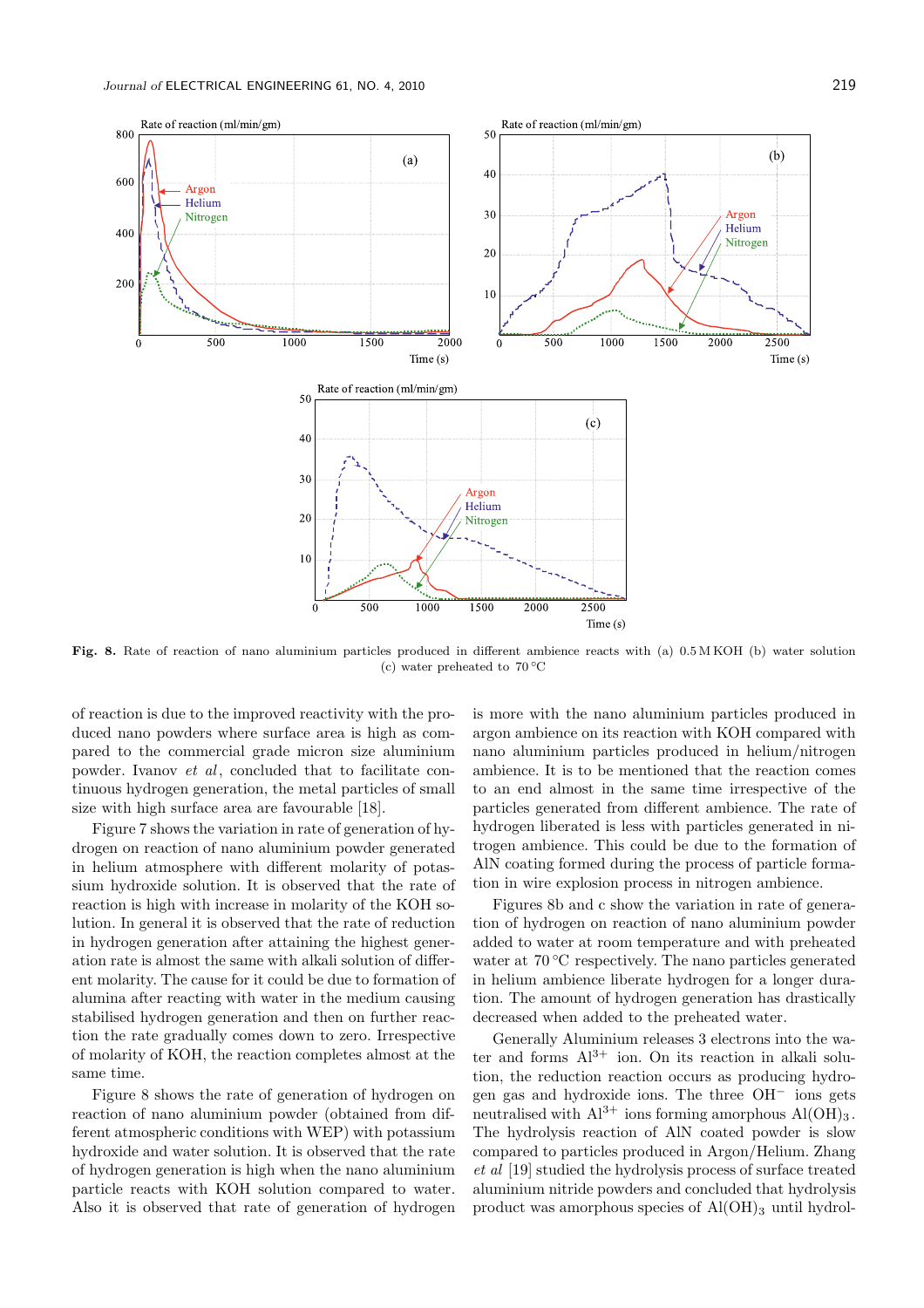

Fig. 9. Rate of reaction when nano aluminium particles are exposed to air medium and on its reaction with 0.5 M KOH: (a) helium (b) argon and (c) nitrogen ambience, and water: (d) helium (e) argon and (f) nitrogen ambience

ysis time of 192 hours and becomes crystalline bayerite after 250 hours of hydrolysis.

$$
3H_2O + 3e^- \to \frac{3}{2}H_2 \uparrow +3OH^-
$$
 (9)

Figure 9 shows the variation in generation of hydrogen for the nano particles exposed to atmospheric air for different time period and on its reaction with KOH/water solution. It is observed that there is drastic reduction in reaction rate for the powder exposed to air medium for longer duration, irrespective of the reactant water/KOH. The reduction in the rate of reaction occurs more with particles generated by WEP in argon ambience and is less with particles generated with helium and nitrogen ambience confirming that passivation of nano particles alters the fundamental characteristics of the nano particle. It is also observed that the nano aluminium particles produced in helium ambience in wire explosion process, generate hydrogen for longer duration when reacted with water compared with argon/nitrogen generated nano aluminium powder.

#### 4 CONCLUSIONS

Nano-aluminium particles are produced through the wire explosion process in different gas medium. The median size of the particles produced by wire explosion pro